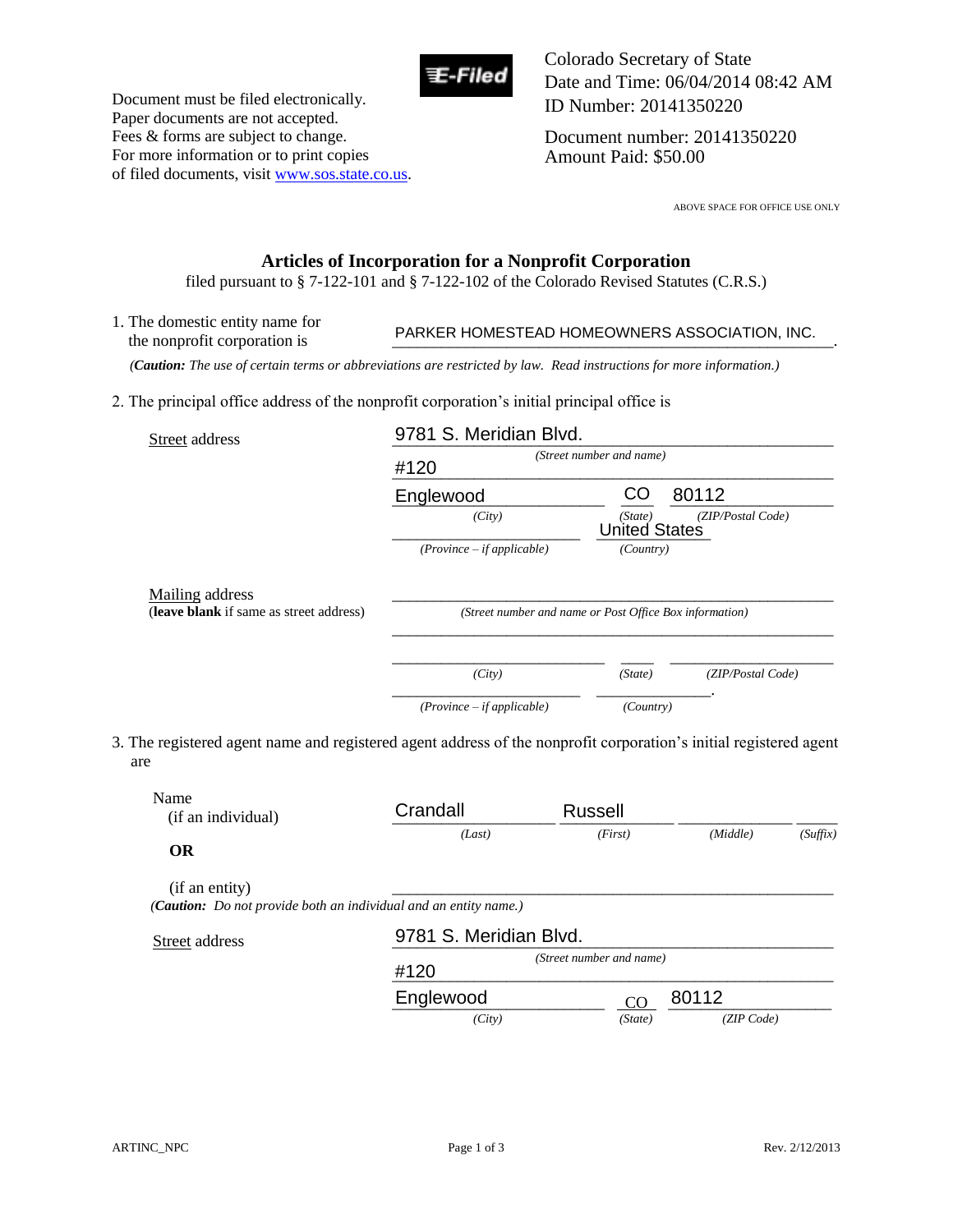| Mailing address<br>(leave blank if same as street address)                                                                                                                                                      | (Street number and name or Post Office Box information)         |                |                   |          |  |
|-----------------------------------------------------------------------------------------------------------------------------------------------------------------------------------------------------------------|-----------------------------------------------------------------|----------------|-------------------|----------|--|
|                                                                                                                                                                                                                 | (City)                                                          | CO.<br>(State) | (ZIP Code)        |          |  |
| (The following statement is adopted by marking the box.)<br>The person appointed as registered agent above has consented to being so appointed.<br>4. The true name and mailing address of the incorporator are |                                                                 |                |                   |          |  |
| Name<br>(if an individual)                                                                                                                                                                                      | Crandall                                                        | <b>Russell</b> |                   |          |  |
| <b>OR</b>                                                                                                                                                                                                       | (Last)                                                          | (First)        | (Middle)          | (Suffix) |  |
| (if an entity)<br>(Caution: Do not provide both an individual and an entity name.)                                                                                                                              |                                                                 |                |                   |          |  |
| Mailing address                                                                                                                                                                                                 | 9781 S. Meridian Blvd.                                          |                |                   |          |  |
|                                                                                                                                                                                                                 | (Street number and name or Post Office Box information)<br>#120 |                |                   |          |  |
|                                                                                                                                                                                                                 | Englewood                                                       | CO.            | 80112             |          |  |
|                                                                                                                                                                                                                 | (City)                                                          | United States  | (ZIP/Postal Code) |          |  |
|                                                                                                                                                                                                                 | $(Province - if applicable)$                                    | (Country)      |                   |          |  |

*(If the following statement applies, adopt the statement by marking the box and include an attachment.) (If the following statement applies, adopt the statement by marking the box and include an attachment.)* 

The corporation has one or more additional incorporators and the name and mailing address of each additional incorporator are stated in an attachment.<br>5. (If the following statement applies, adopt the statement by marking additional incorporator are stated in an attachment.

*5. (If the following statement applies, adopt the statement by marking the box.)* 

5. *(If the following statement applies, adopt the statement by marking the box.)* The nonprofit corporation will have voting members.

6. Provisions regarding the distribution of assets on dissolution: 6. Provisions regarding the distribution of assets on dissolution:

## See attachment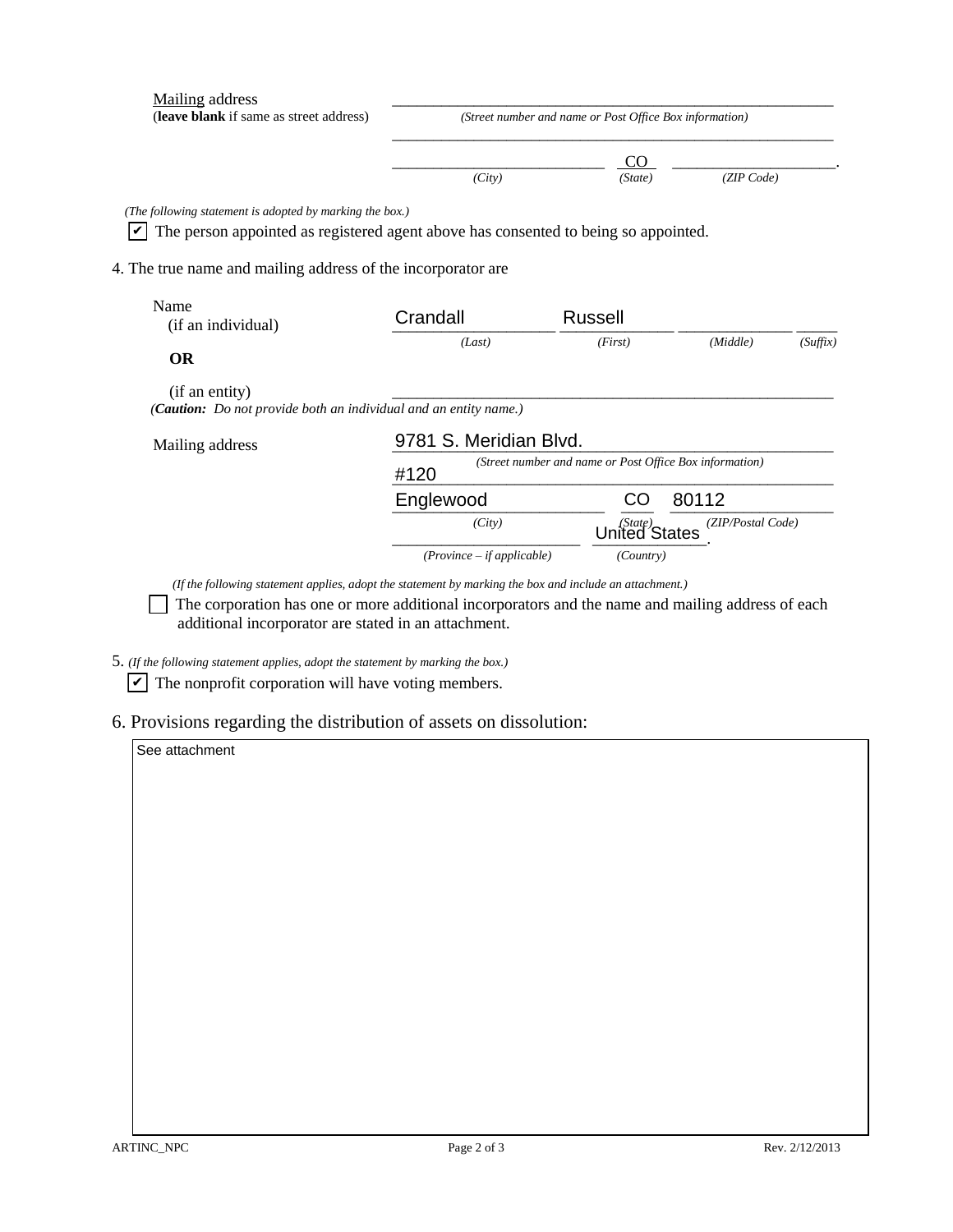7. (If the following statement applies, adopt the statement by marking the box and include an attachment.)

 $\triangledown$  This document contains additional information as provided by law.

*8. (Caution: Leave blank if the document does not have a delayed effective date. Stating a delayed effective date has significant legal consequences. Read instructions before entering a date.)*   $\blacktriangleright$  This document contains additional information as provided by law.<br>8. (*Caution: Leave blank* if the document does not have a delayed effective date. Stating a delayed effective date has significant legal consequ

(If the following statement applies, adopt the statement by entering a date and, if applicable, time using the required format.) The delayed effective date and, if applicable, time of this document is/are  $\frac{1}{\frac{(mm/dd/yyy) \text{ hour: minute am/pm}}{1-\frac{1}{1-\frac{1}{1-\frac{1}{1-\frac{1}{1-\frac{1}{1-\frac{1}{1-\frac{1}{1-\frac{1}{1-\frac{1}{1-\frac{1}{1-\frac{1}{1-\frac{1}{1-\frac{1}{1-\frac{1}{1-\frac{1}{1-\frac{1}{1-\frac{1}{1-\frac{1}{1-\frac{1}{1-\frac{1$ 

*(mm/dd/yyyy hour:minute am/pm)* 

## **Notice: Notice:**

Causing this document to be delivered to the Secretary of State for filing shall constitute the affirmation or<br>acknowledgment of each individual causing such delivery, under penalties of perjury, that the document is the acknowledgment of each individual causing such delivery, under penalties of perjury, that the document is the individual's act and deed, or that the individual in good faith believes the document is the act and deed of the person on whose behalf the individual is causing the document to be delivered for filing, taken in conformity with the requirements of part 3 of article 90 of title 7, C.R.S., the constituent documents, and the organic statutes, and that the individual in good faith believes the facts stated in the document are true and the document complies with the requirements of that Part, the constituent documents, and the organic statutes. This perjury notice applies to each individual who causes this document to be delivered to the Secretary of individual's act and deed, or that the individual in good faith believes the document is the act and deed of the<br>person on whose behalf the individual is causing the document to be delivered for filing, taken in conformity statutes, and that the individual in good faith believes the facts stated in the document are true and the<br>document complies with the requirements of that Part, the constituent documents, and the organic statutes.<br>This per This document contains additional information as provided by law.<br>
Caution: <u>Leave blank</u> if the document does not have a delayed effective date. Stating a delayed effective<br>
significant legal consequences. Read instructi

State, whether or not such individual is named in the document as one who has caused it to be delivered.<br>9. The true name and mailing address of the individual causing the document to be delivered for filing are 9. The true name and mailing address of the individual causing the document to be delivered for filing are

| <b>Ross</b>                  | <b>Scott</b>                                            | Α.                |          |
|------------------------------|---------------------------------------------------------|-------------------|----------|
| (Last)<br>1225 17th Street   | (First)                                                 | (Middle)          | (Suffix) |
| <b>Suite 2200</b>            | (Street number and name or Post Office Box information) |                   |          |
| Denver                       | CO                                                      | 80202             |          |
| (City)                       | (State)<br>United States                                | (ZIP/Postal Code) |          |
| $(Province - if applicable)$ | (Country)                                               |                   |          |

*(If the following statement applies, adopt the statement by marking the box and include an attachment.) (If the following statement applies, adopt the statement by marking the box and include an attachment.)* 

This document contains the true name and mailing address of one or more additional individuals causing the document to be delivered for filing. causing the document to be delivered for filing.

#### **Disclaimer: Disclaimer:**

This form/cover sheet, and any related instructions, are not intended to provide legal, business or tax advice, This form/cover sheet, and any related instructions, are not intended to provide legal, business or tax advice,<br>and are furnished without representation or warranty. While this form/cover sheet is believed to satisfy minimum legal requirements as of its revision date, compliance with applicable law, as the same may be amended from time to time, remains the responsibility of the user of this form/cover sheet. Questions should be addressed to the user's legal, business or tax advisor(s). minimum legal requirements as of its revision date, compliance with applicable law, as the same may be<br>amended from time to time, remains the responsibility of the user of this form/cover sheet. Questions should<br>be address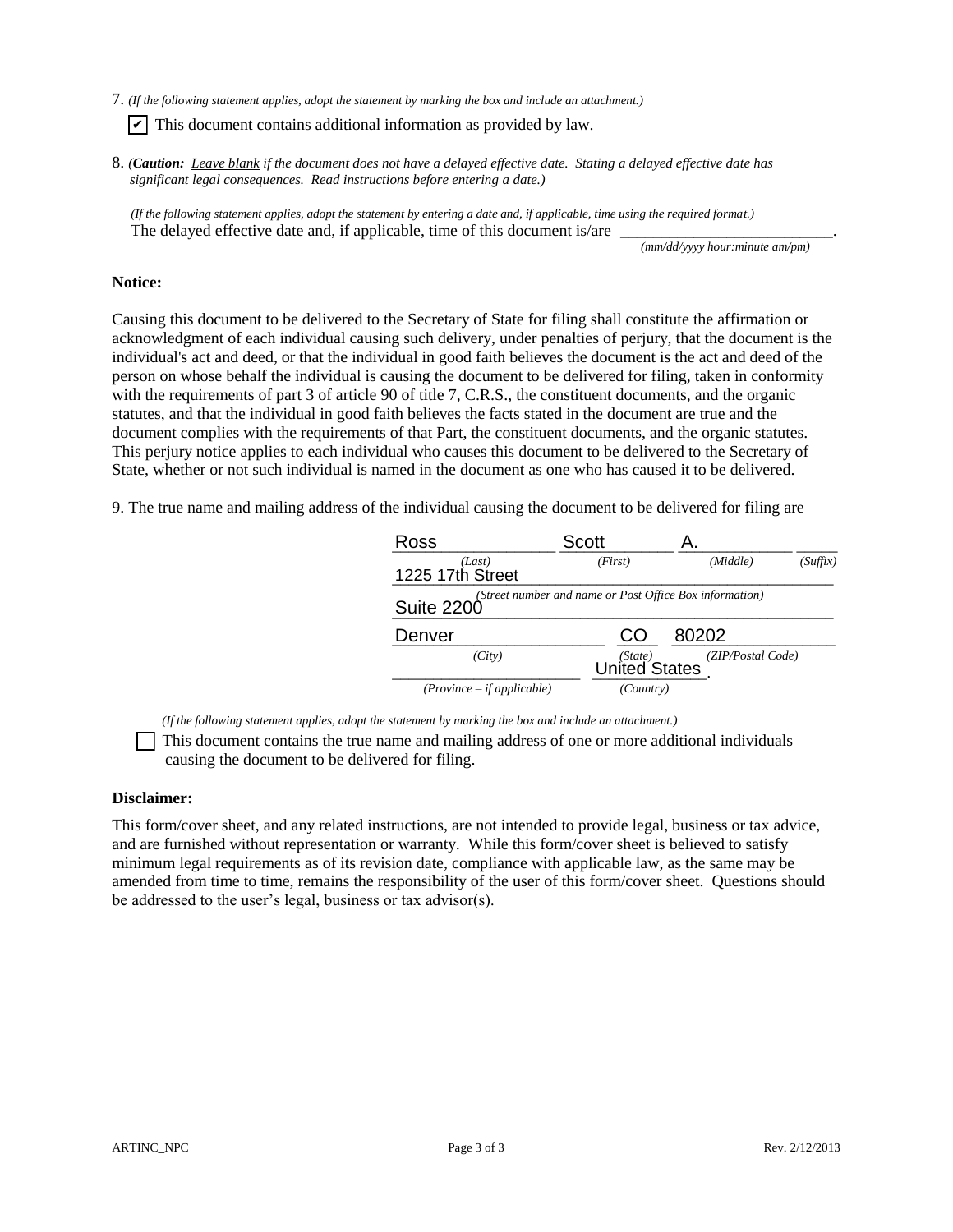# **ATTACHMENT TO ARTICLES OF INCORPORATION OF**

#### **PARKER HOMESTEAD HOMEOWNERS ASSOCIATION, INC.**

(A Nonprofit Corporation)

In compliance with the requirements of the Colorado Revised Nonprofit Corporation Act, Articles 121 to 137, Title 7, C.R.S., as amended, the undersigned, of full age, has this day, for the purpose of forming a non-profit corporation, certified as follows:

## ARTICLE I NAME

The name of the corporation is PARKER HOMESTEAD HOMEOWNERS ASSOCIATION, 1NC., hereafter called the "Association."

## ARTICLE II PRINCIPAL OFFICE

The principal office of the Association is 9781 S. Meridian Blvd., #120, Englewood, Colorado 80112.

# ARTICLE III REGISTERED AGENT

Russell Crandall, whose address is 9781 S. Meridian Blvd., #120, Englewood, Colorado 80112, is hereby appointed the initial registered agent of this Association, and such address shall be the registered address of this Association.

## ARTICLE lv PURPOSE AND POWERS OF THE ASSOCIATION

This Association does not contemplate pecuniary gain or profit to the Members thereof, and the specific purposes for which it is formed are to provide for maintenance, preservation and architectural control of certain property and improvements within the property described on Exhibit A to the Declaration (as hereinafter defined), and any additions thereto as may hereafter be brought within the jurisdiction of this Association (hereinafter called the "Community"), and to promote the health, safety and welfare of the residents within the Community, and for the following purposes to:

1. exercise all of the powers and privileges and perform all of the duties and obligations of the Association as set forth in that certain Declaration of Covenants, Conditions and Restrictions of Parker Homestead Homeowners Association hereinafter called the "Declaration," applicable to the Community and recorded or to be recorded in the Office of the Clerk and Recorder of Douglas County, Colorado, as the same may be amended and supplemented from time to time, said Declaration being incorporated herein as if set forth at length (terms which are defined in the Declaration shall have the same meanings herein unless otherwise defined);

2. adopt and amend budgets for revenues, expenditures, and reserves, and fix, levy, collect and enforce payment of, by any lawful means, all charges and assessments pursuant to the terms of the Declaration; pay all expenses in connection therewith and all office and other expenses incident to the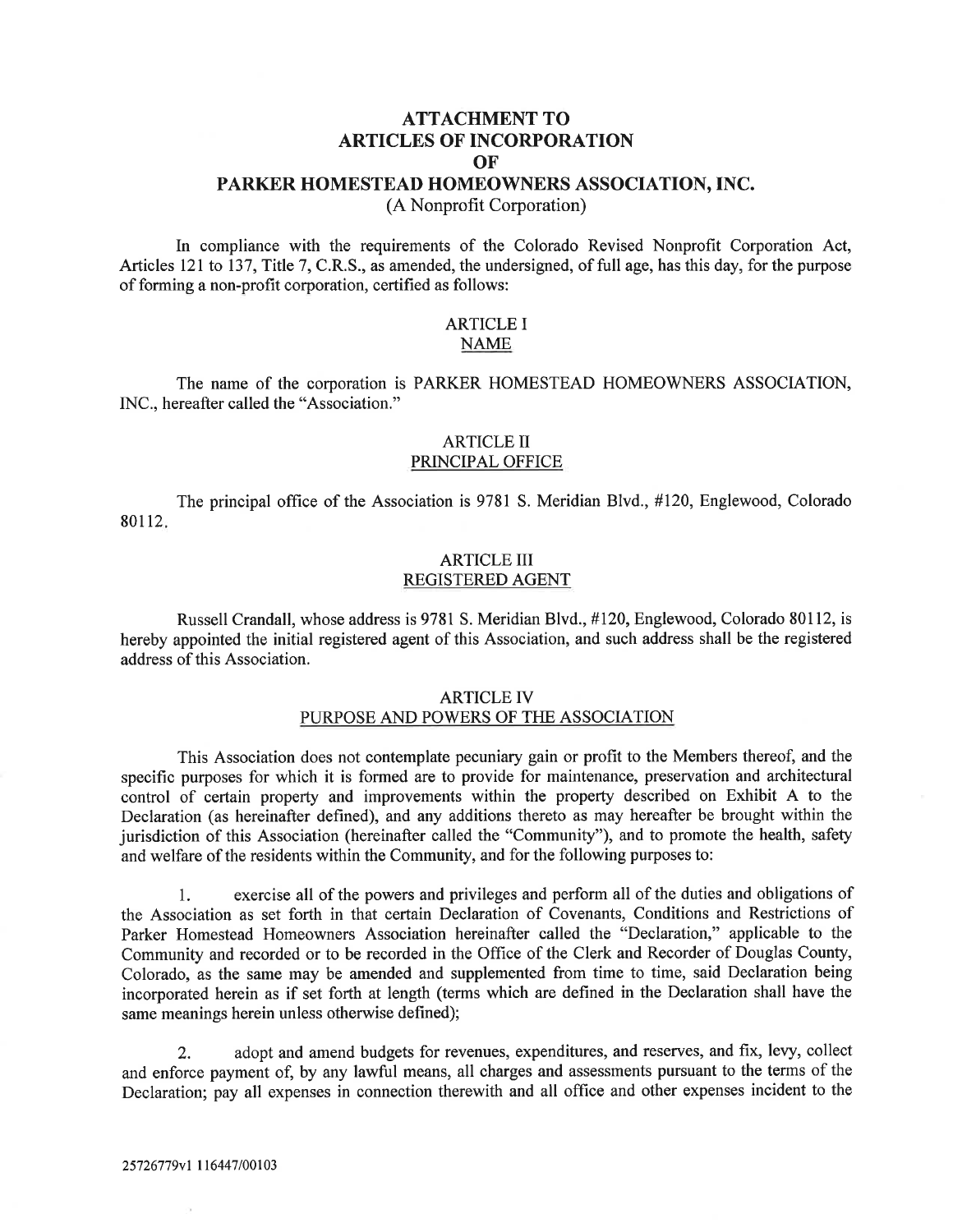conduct of the business of the Association, including all licenses, taxes, or governmental charges levied or imposed against the property of the Association;

3. acquire (by gift, purchase, or otherwise), own, hold, improve, encumber, maintain, convey, sell, lease, transfer or otherwise dispose of real or personal property, in its own name, in connection with the affairs of the Association; provided, however, that portions of the Common Elements may be conveyed or subjected to a Security Interest by the Association only if Persons entitled to cast at least eighty percent (80%) of the votes in the Association, including eighty percent (80%) of the votes allocated to Lots not owned by a Declarant, agree to that action;

4. borrow money and mortgage, pledge, deed in trust, or hypothecate any or all of its personal property as security for money borrowed or debts incurred; provided, however, that portions of the Common Elements may be conveyed or subjected to a Security Interest by the Association only if Persons entitled to cast at least eighty percent (80%) of the votes in the Association, including eighty percent (80%) of the votes allocated to Lots not owned by a Declarant, agree to that action;

5. hire and terminate managing agents and other employees, agents, and independent contractors;

6. institute, defend, or intervene in litigation or administrative proceedings in its own name on behalf of itself or two or more Owners on matters affecting the common interest community;

7. impose reasonable charges for the preparation and recordation of amendments to the Declaration or statements of unpaid assessments;

8. provide for the indemnification of its officers and members of its Board of Directors, and maintain directors and officers liability insurance;

9. participate in mergers and consolidations with other nonprofit corporations organized for the same or similar purposes; provided that any merger or consolidation, other than as may be done by Declarant as a Special Declarant Right, shall have the assent of the Owners of Lots to which at least twothirds (2/3) of the votes in the Association are allocated;

10. manage, control, operate, maintain, repair and improve its property and other property as provided in the Declaration;

11. enforce covenants, restrictions, and conditions affecting any property to the extent this Association may be authorized to do so under the Declaration;

12. engage in activities that will actively foster, promote and advance the common interests of Owners;

13. enter into, make, perform, or enforce contracts, licenses, leases and agreements of every kind and description, incur liabilities, and do all other acts necessary, appropriate or advisable in carrying out any purpose of this Association, with or in association with any Person, firm, association, corporation, or other entity or agency, public or private; provided, however, that the foregoing rights with respect to contracts and leases shall be subject to the express limitations, if any, contained in the Act;

14. promulgate, adopt, alter, amend, repeal, and publish Association Bylaws (the "Bylaws") and rules and regulations, as may be necessary or desirable for the proper management of the affairs of

 $\overline{2}$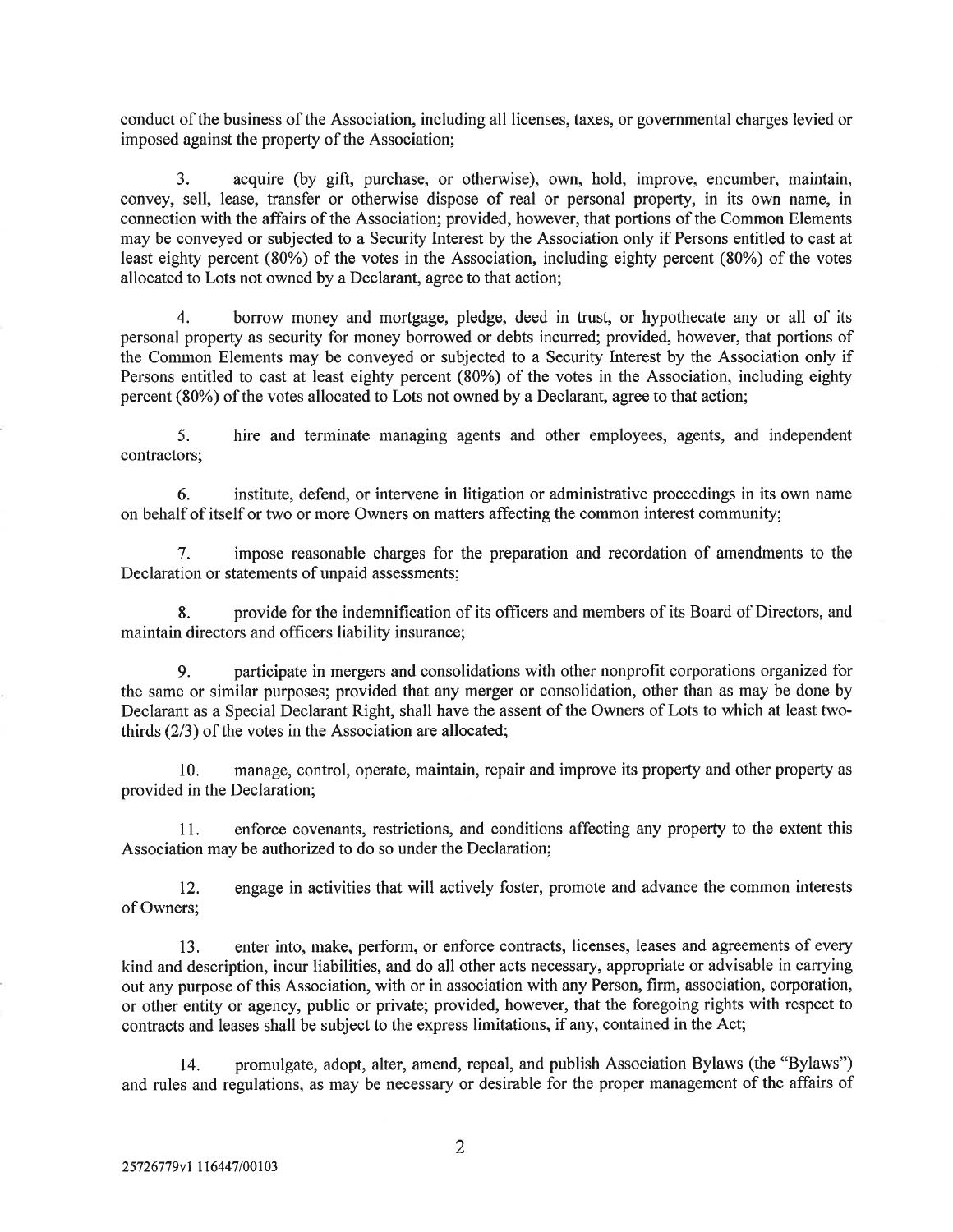this Association; provided, however, that such Bylaws and Association rules and regulations shall not be inconsistent with or contrary to any provisions of these Articles of Incorporation or the Declaration;

15. have and exercise any and all powers, rights and privileges which a corporation organized under the Colorado Revised Nonprofit Corporation Act by law may now or hereafter have or exercise;

16. regulate the use, maintenance, repair, replacement and modification of Common Elements;

17. cause additional improvements to be made as part of the Common Elements;

18. impose and receive any payments, fees or charges for the use, rental or operation of the Common Elements; and

19. exercise any powers enumerated in the Bylaws and exercise any other powers necessary and proper for the governance and operation of the Association.

The Board of Directors may not act on behalf of the Association to amend the Declaration, to terminate this Community or to elect members of the Board of Directors or determine the qualification, powers and duties, or terms of office of members of the Board of Directors, but the Board may fill vacancies in its membership for the unexpired portion of any term.

#### ARTICLE V MEMBERSHIP

The Owners of each Lot which is now or hereafter subject to assessment as provided in the Declaration, including contract sellers, shall be a Member of the Association. Following termination of the Community, the membership shall consist of all former Owners entitled to distribution of proceeds under the Act or their heirs, personal representatives, successors or assigns. The foregoing is not intended to include persons or entities that hold an interest merely as security for the performance of an obligation. Membership shall be appurtenant to and may not be separated from ownership of any Lot that is subject to assessment by the Association.

A transfer of membership shall occur automatically upon the transfer of title to the Lot to which the membership pertains. The Association may suspend the voting rights of a Member for a period not to exceed sixty (60) days for any infraction of its published rules and regulation or the Bylaws, or for any period during which any assessment against such Owner's Lot remains unpaid. All Members shall be entitled to vote on all matters except any Members who are in default in any obligations to the Association. Cumulative voting is prohibited.

#### ARTICLE VI VOTING RIGHTS

1. The Association shall have one class of voting membership. Each Owner shall be entitled to one (1) vote for each Lot owned, in accordance with the Allocated Interest attributable to such Lot, except that no votes allocated to a Lot owned by the Association may be cast. The total number of votes that may be cast in connection with any matter shall be equal to the total number of Lots then existing within the Community unless otherwise specifically provided by the Declaration. Except as otherwise provided in the Declaration, during the Period of Declarant Control, the Declarant or Persons appointed by the Declarant may appoint all officers and directors and may remove all officers and directors of the Board of Directors appointed by it.

3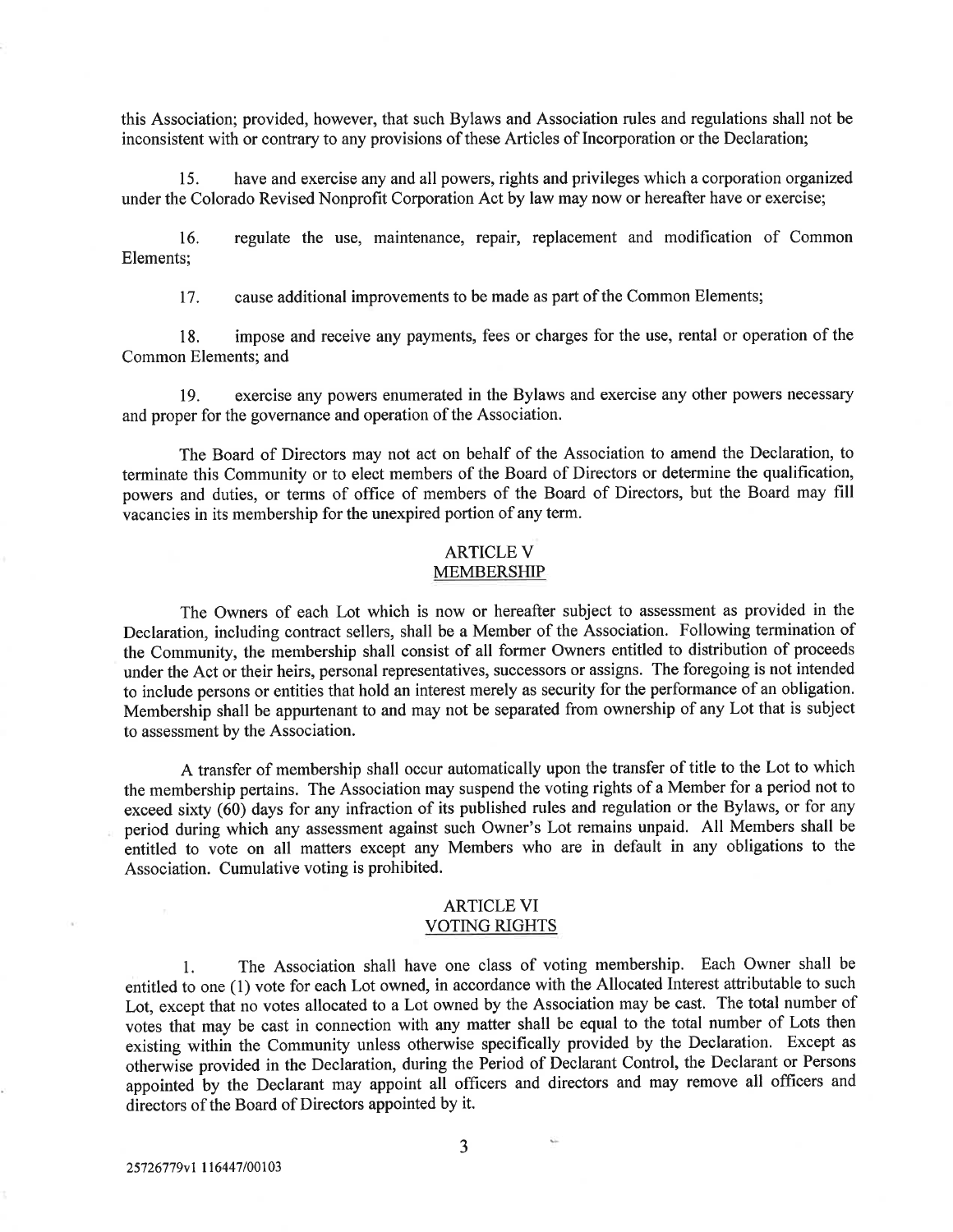2. Not later than the termination of the Period of Declarant Control, the Owners shall elect a Board of Directors of not less than three (3) members, at least a majority of whom must be Owners other than the Declarant or designated representatives of Owners other than the Declarant. The Board of Directors shall elect the officers. The Board members and officers so elected shall take office upon election.

# ARTICLE VII BOARD OF DIRECTORS

The affairs of this Association shall be managed by a Board of Directors of not less than three (3) Directors. Directors shall be Members which, in the case of Declarant, may include any member of Declarant and any director, officer, employee or authorized agent of Declarant or any member of Declarant and, in the case of Members who are corporate or other entities, may include the officers, directors, members, managers, partners or agents of each such Member. The number of Directors may be changed by amendment of the Bylaws of the Association. The Board of Directors shall be appointed or elected in the manner set forth in the Bylaws.

# ARTICLE VIII DISSOLUTION

The Association may be dissolved with the assent given in writing and signed by the Owners with not less than two-thirds (2/3) of the votes allocated to Lots not then owned by Declarant, and by the Declarant with not less than two-thirds (2/3) of the votes allocated to Lots then owned by the Declarant. Upon dissolution of the Association as a corporation, other than incident to a merger or consolidation, either voluntarily or involuntarily by the Members hereof, by operation of law or otherwise, then the assets of the Association shall be dedicated to an appropriate public agency to be used for purposes similar to those for which this Association was created. In the event that such dedication is refused acceptance, such assets shall be granted, conveyed and assigned to any nonprofit corporation, association, trust or other organization to be devoted to such similar purposes.

## ARTICLE IX **OFFICERS**

The Board of Directors may appoint a President, one or more Vice-Presidents, a Secretary, a Treasurer and such other officers as the Board, in accordance with the provisions of the Bylaws, believes will be in the best interests of the corporation. The officers shall have such duties as may be prescribed in the Bylaws and shall serve at the pleasure of the Board of Directors.

#### ARTICLE X DURATION

The Association shall exist perpetually.

# ARTICLE XI LiMITED LIABILITY OF DIRECTORS AND OFFICERS

There shall be no personal liability, either direct or indirect, of any director or officer of the Association to the Association or its Members, for monetary damages for any breach(es) of fiduciary duty as a director or officer, except that this provision shall not eliminate the liability of a director or officer, to the Association or its Members, for monetary damages for any breach, act, omission or transaction as to